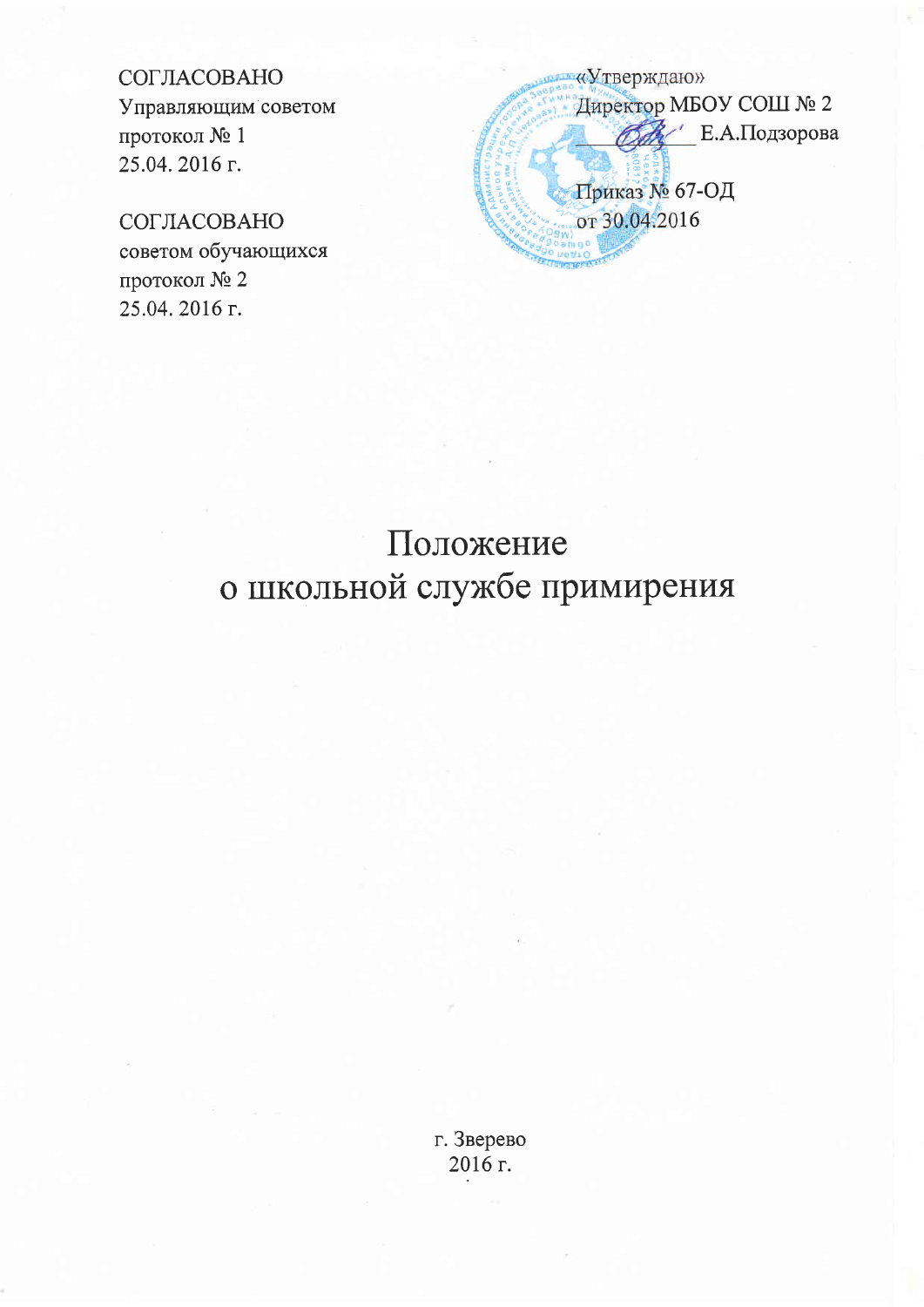- 1. Общие положения
	- Служба примирения является социальной службой, действующей в  $1.1.$ МБОУ СОШ 3 2 на основе добровольческих усилий учащихся
	- лействующего на основании Служба примирения работает  $1.2.$ законодательства, устава школы и настоящего положения
- 2. Цели и задачи службы примирения:
	- 2.1. Целью службы примирения является содействие профилактике правонарушений и социальной реабилитации участников конфликтных и криминальных ситуаций на основе принципов восстановительного правосудия.
	- 2.2. Задачами службы примирения являются:
		- 2.2.1. Проведение примирительных программ для участников школьных конфликтов и ситуаций криминального характера.
		- 2.2.2. Обучение школьников методам урегулирования конфликтов.
- 3. Принципы деятельности службы примирения
	- примирения опирается на следующие службы -3.1. Деятельность принципы:
		- 3.1.1. Принцип добровольности, предполагающий как добровольное участие школьников в организации работы службы, так и обязательное согласие сторон, вовлеченных в конфликт, на участие в примирительной программе.
		- 3.1.2. Принцип конфиденциальности, предполагающий обязательство службы примирения не разглашать полученные в ходе программ сведения. Исключение составляет информация о возможном нанесении ущерба для жизни, здоровья и безопасности.
		- 3.1.3. Принцип нейтральности, запрещающий службе примирения конфликта. участников сторону одного **H3** принимать Нейтральность предполагает, что служба примирения не выявляет опрос о виновности или невиновности той или иной стороны, а является независимым посредником, помогающим сторонам самостоятельно найти решение.
- 4. Порядок формирования службы примирения
	- В состав службы примирения могут входить школьники 8-11-ых  $4.1.$ классов, прошедшие обучение проведению примирительных программ.
	- Руководителем службы может быть заместитель директора по  $4.2.$ воспитательной работе, социальный педагог, психолог или иной педагогический работник школы, на которого возлагаются обязанности по руководству службой примирения приказом директора школы.
	- Вопросы членства в службе примирения, требований к школьникам,  $4.3.$ входящим в состав службы, и иные вопросы, не регламентированные настоящим положением, могут определяться Уставом, принимаемым службой примирения самостоятельно.
- 5. Порядок работы службы примирения
	- 5.1. Служба примирения может получать информацию о случаях конфликтного или криминального характера от педагогов, учащихся, администрации школы, членов службы примирения.
	- Служба примирения принимает решение о возможности или  $5.2.$ невозможности примирительной программы в каждом конкретном случае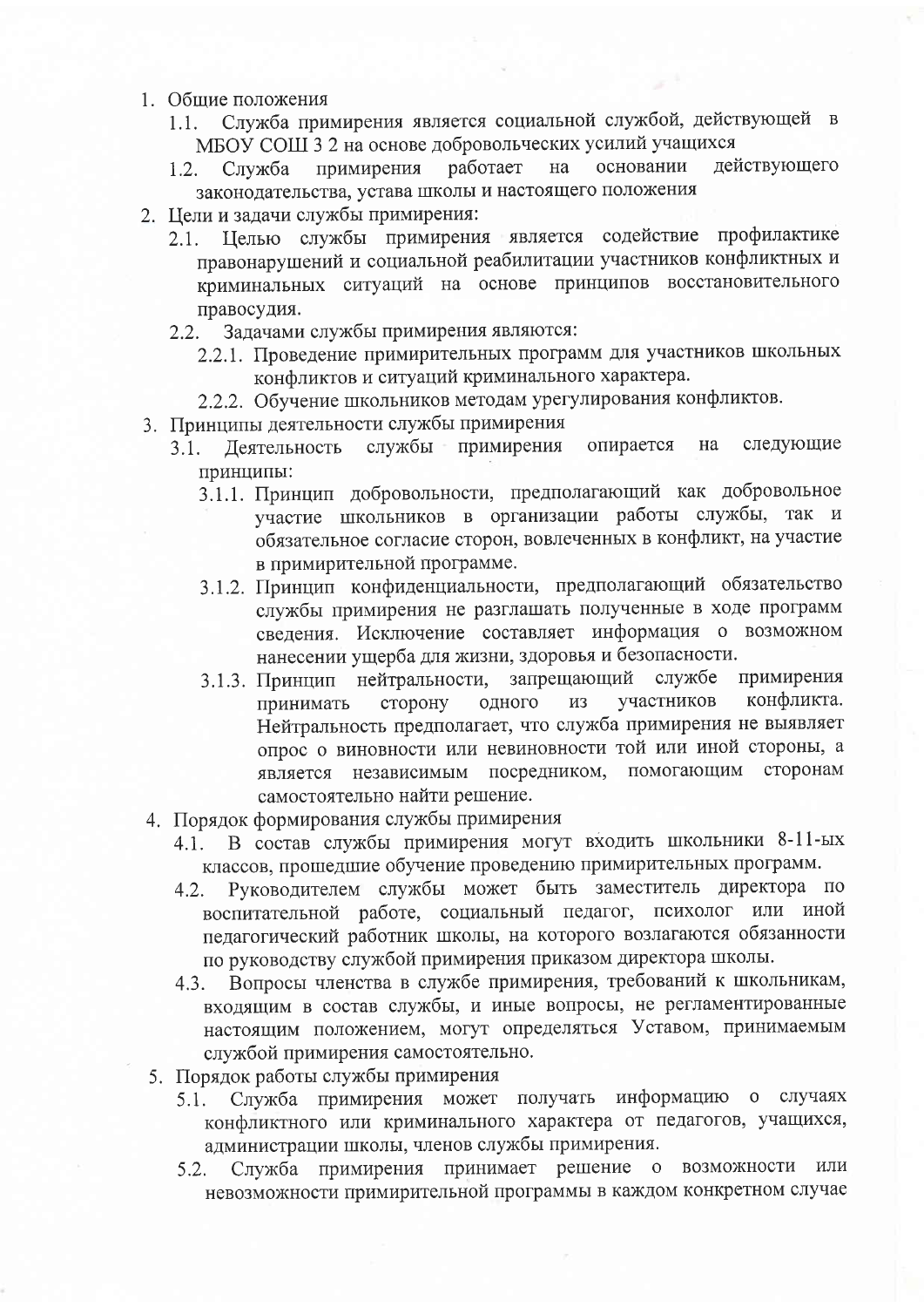При необходимости Принятом решении  $\mathbf{o}$ самостоятельно. информируются должностные лица школы.

- согласия 5.3. Примирительные программа начинается случае  $\overline{B}$ конфликтующих сторон на участие в данной программе. Ел действия квалифицированы или обеих сторон могут быть одной как правонарушение, для проведения программы также необходимо согласие родителей.
- 5.4. В случае если примирительная программа планируется на этапе лознания или следствия, то о её проведении ставится в известность администрация школы и при необходимости производится согласование с соответствующими сторонами органов внутренних дел.
- должностными Переговоры с родителями лицами Проводит  $5.5.$ руководитель службы примирения.
- 5.6. В случае если конфликтующие стороны не достигли возраста 10 лет, программа проводится согласия классного  $\mathbf{c}$ примирительная руководителя.
- 5.7. Примирительная программа не может проводиться по фактам правонарушений, связанных с употреблением наркотиков и крайними проявлениями жестокости. В примирительной программе не могут участвовать лица, имеющие психические заболевания.
- Служба примирения самостоятельно определяет сроки и этапы 5.8. проведения программы в каждом отдельном случае.
- 5.9. В случае если в ходе примирительной программы конфликтующие стороны пришли к соглашению, достигнутые результаты фиксируются в примирительном договоре.
- $5.10.$  При необходимости служба примирения передает копию примирительного договора администрации школы.
- 5.11. Служба примирения осуществляет контроль выполнения обязательств, взятых на себя сторонами в примирительном договоре (но не несет ответственность за их выполнение). При возникновении проблем в выполнении обязательств служба примирения помогает сторонам осознать причины трудностей пути их преодоления.
- необходимости служба примирении содействует 5.12. При  $\overline{B}$ предоставлении участникам примирительной программы доступа к услугам по социальной реабилитации.
- 6. Организация службы примирения
	- Службе примирения по согласованию с администрацией школы 6.1. предоставляется помещение для сборов и проведения примирительных программ, а также возможность использовать иные ресурсы школы, такие, как оборудование, оргтехника, канцелярские принадлежности средства информации и т.д.
	- 6.2. Должностные лица школы оказывают службе примирения содействие в распространении информации о ее деятельности среди педагогов и ШКОЛЬНИКОВ.
	- Служба примирения имеет право пользоваться услугами психолога, 6.3. социального педагога и других специалистов школы.